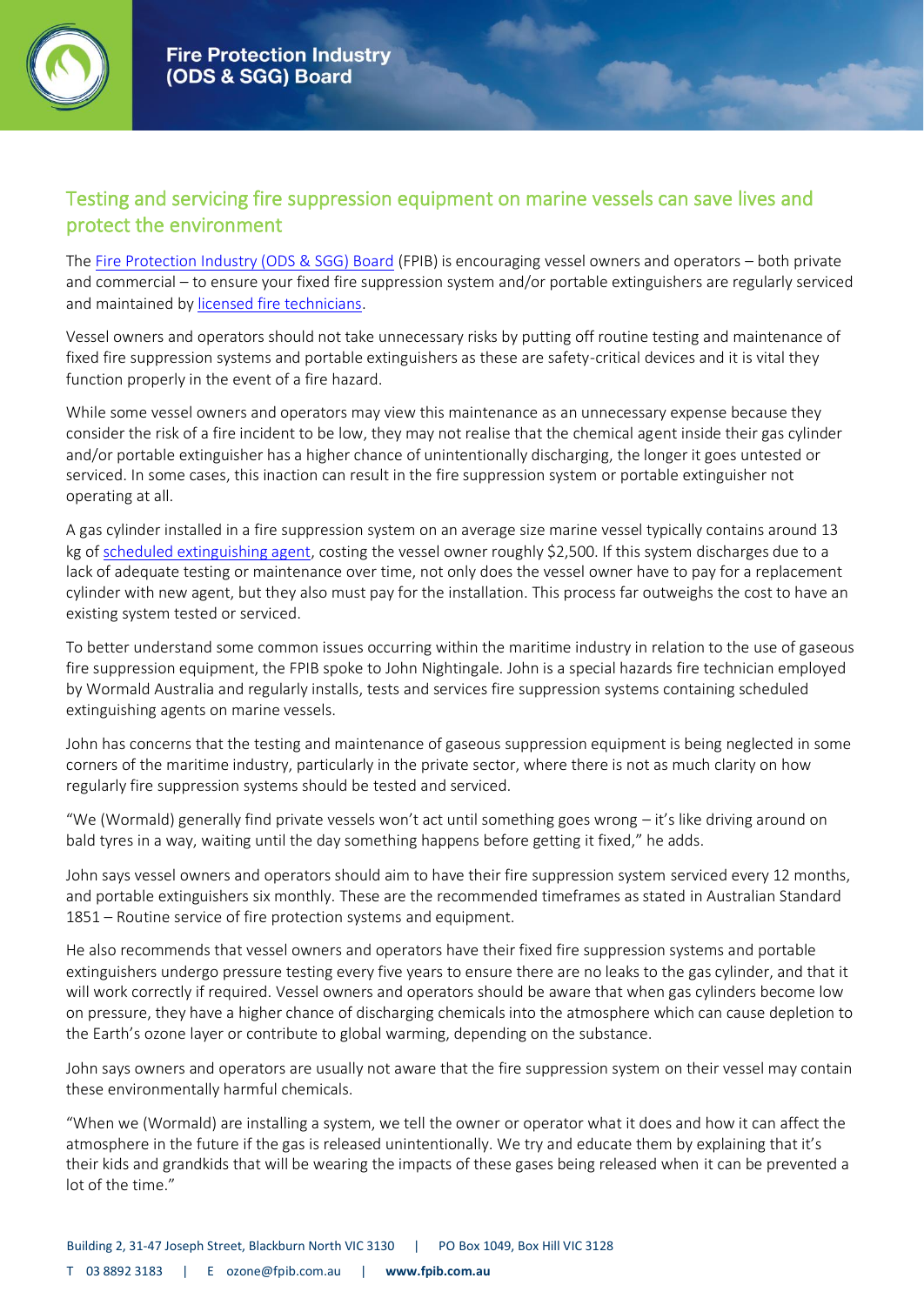

Because suppression systems are generally mounted in the engine room and a lot are operated by cable, the cable may not be protected, so somebody working on the vessel could easily grab or manoeuvre the cable and fire the cylinder off unintentionally.



*Some examples of fire suppression systems on marine vessels.*

John believes the risk of discharging a fire suppression system is particularly heightened when the vessel is undergoing maintenance, but this can easily be avoided with a few preventative measures.

"Sometimes it comes back to the vessel owner or operator not realising they can actually cage off the cylinder or cable to stop it from accidentally discharging. And if the boat's engine is required to be serviced and the gas cylinder is not protected for example, they can give a fire protection company a call to come down and temporarily disconnect it so the mechanic can safely work without the possibility of accidentally setting off the gas cylinder."

While fire safety and protecting the environment are two critical reasons why vessel owners and operators should have their fire equipment routinely tested and serviced by licensed technicians if it contains scheduled extinguishing agents, John stressed that another thing that shouldn't be overlooked is insurance and liability.

"It's pretty important that testing and servicing is maintained. When the boat owner wants to make a claim, the insurer could turn around and say well, you haven't had the suppression system or extinguisher serviced in 15 years, we're not going to pay you out."

While pressure testing and servicing of fire suppression equipment on marine vessels is paramount, John said owners and operators should be wary of contracting fire protection companies that do not have adequately trained and licensed employees to undertake this type of work.

"Some companies just sell a product to boat owners or operators, but it's not actually designed correctly for that specific application; or the wrong parts are put in and the suppression system won't work. But the crunch will come when the insurer starts looking at the documentation and sees that mistakes were made during the installation process by an unlicensed individual."

Before contracting a fire protection company to undertake installation, testing or servicing, boat owners and operators should be aware that it is an Australian Government requirement that any fire technician handling extinguishing agents listed in Schedule 1 of the *Ozone Protection and Synthetic Greenhouse Gas Management Act*  1989 hold a valid [extinguishing agent handling licence](https://www.fpib.com.au/licence-types/) with the FPIB.

Fire protection companies that fail to comply with the [ozone protection laws](http://www.environment.gov.au/protection/ozone/legislation) can be penalised. This was the case [recently,](https://www.awe.gov.au/news/media-releases/fines-issued-fire-protection-industry-breaches-ozone-protection-laws) when a Queensland-based company was fined over \$14,000 because it allowed an unlicensed technician to work on the fire suppression system of a tugboat, leading to the release of 247 kg of HFC-227ea into the atmosphere. This is equivalent to over 795 tonnes of carbon dioxide emissions.